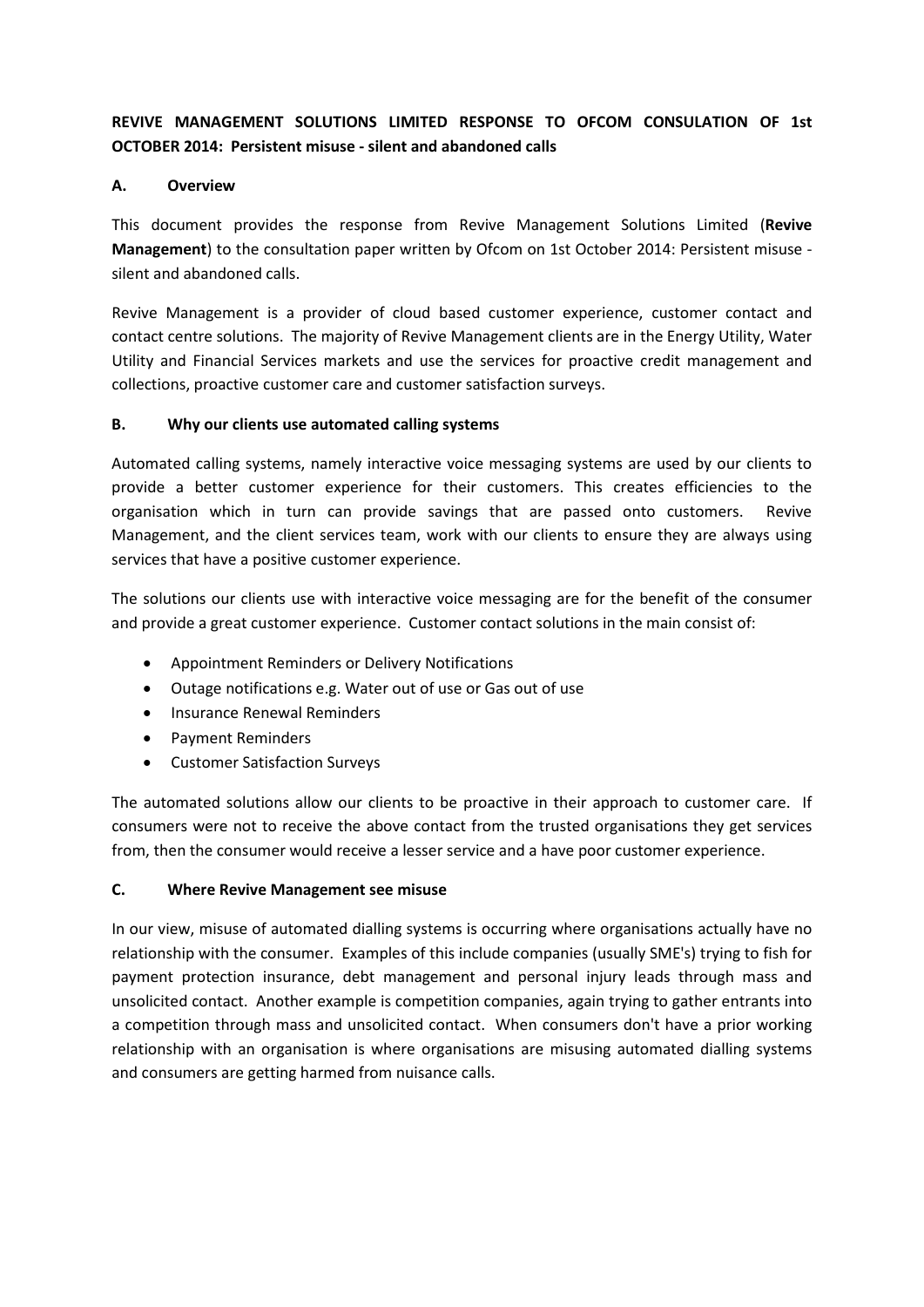# **D. What should be done**

Consumers have the opportunity to report nuisance calls to Ofcom and the ICO and with this information the companies providing the automated dialling system and the companies using the automated dialling system should be investigated to determine whether deliberate misuse is occurring.

## **RESPONSES TO QUESTIONS**

# **Q1:**

**We would welcome views and evidence from stakeholders on (a) the main types of harm that consumers experience from nuisance calls in general and specifically in relation to silent and abandoned calls; and (b) how to measure the harm.** 

#### Response:

Nuisance calls generally seem to come from unsolicited sales and marketing where the consumer has no prior relationship with the organisation that is using the automated calling system. In the main, these calls are of no benefit to the consumers.

#### **Q2:**

**We would welcome views and evidence from stakeholders on what are the key drivers of (a) silent calls and (b) abandoned calls.** 

#### Response:

The key drivers for silent calls is the deliberate and intentional misuse of an automated dialling system by companies carrying out unsolicited sales and marketing. Reputable organisations that use automated dialling systems are very aware of the regulations and fines that can be imposed by Ofcom. They have dedicated roles within the organisation who continually monitor that they are working within Ofcom guidelines and industry best practice.

#### **Q3:**

**We would welcome views and evidence on the use of AMD including (a) if call centres have changed their use of AMD in recent years and if so why (b) the volume of calls made by call centres with and without the use of AMD (c) false positive rates when using AMD and any data to suggest that the accuracy of AMD has improved in recent years.** 

#### Response:

All clients of Revive Management carry out thorough testing of the AMD technology and are satisfied with the levels of accuracy. Calling strategies are also configured on the platform to ensure the best customer experience .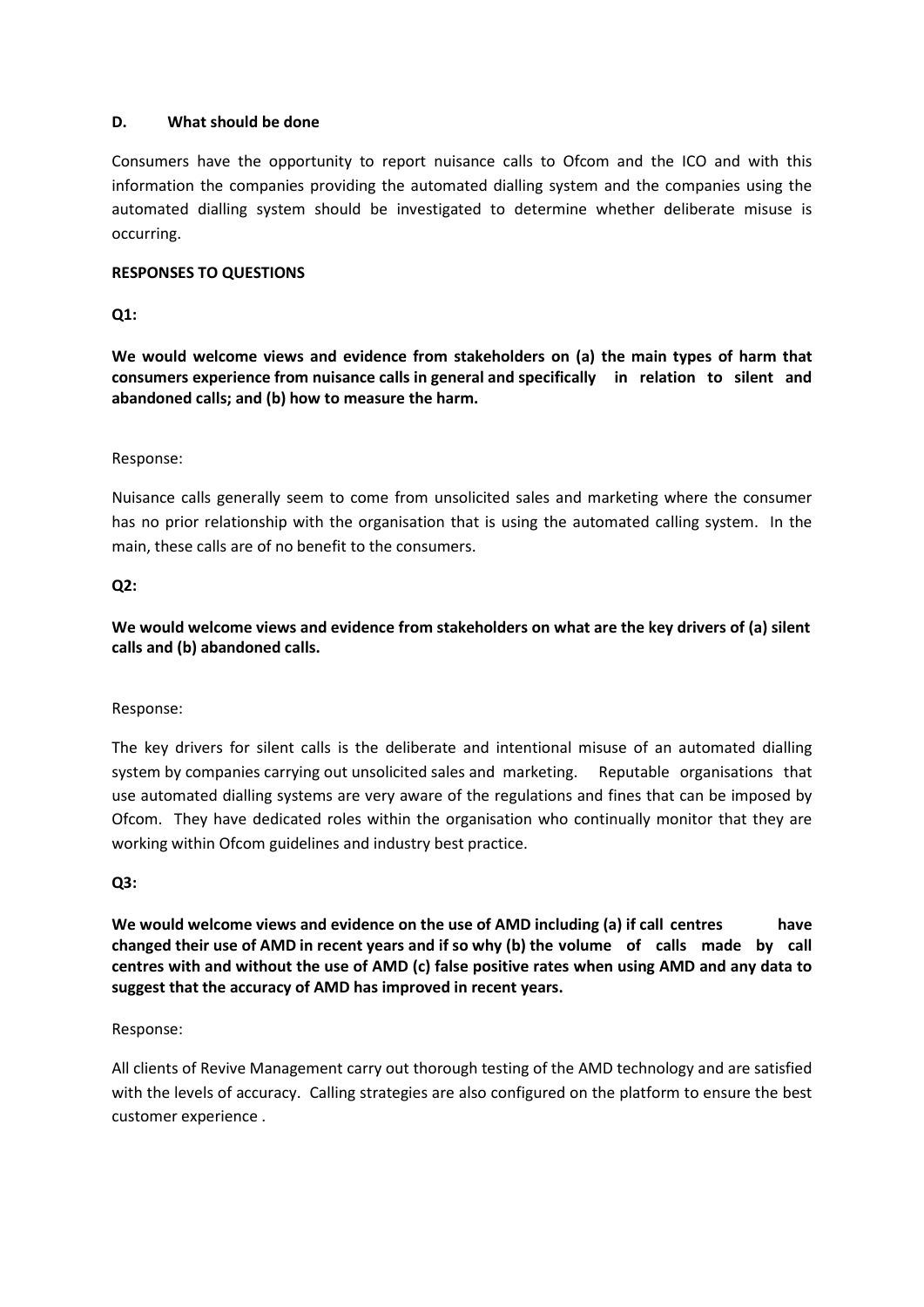#### **Q4:**

**We would welcome views and evidence on potential changes to the policy to help reduce the harm caused by silent and abandoned calls including those identified in Figure 2 (abandoned call rate and approach to AMD), Figure 3 (time limits for calling consumers and connecting to a live agent) and Figure 4 (good management and appropriate processes).**

#### Response:

Revive Management see that the current 3% abandoned or silent call rate is sufficient as set out in the current guidelines. Most organisations now have the ability to play a recorded message for a abandoned or silent call which would state the organisations name, contact details and reason for the call which in turn would not create any concern for the consumer, as a silent call would. Should the 3% rate be reduced or removed completely this would lead to inefficiencies in customer contact and in the long term would be reflected in the price of goods and services, thus not benefiting consumers.

#### **Q5:**

**We would welcome views and evidence on potential changes that could be made to the policy relating to the a) current five general examples of persistent misuse (misuse of automated calling systems; number scanning; misuse of a CLI facility; misuse for dishonest gain – scams; and misuse of allocated telephone numbers)or b) other examples of persistent misuse.** 

#### Response:

Revive Management agrees with Ofcom that a CLI should always be provided when using an automated dialling system and that this telephone number should be able to be called back by a consumer. Rotating CLI's provides consumers the opportunity to call back the telephone number that is best suited for their device. For example it will be more cost effective for a consumer to call a local number from their mobile telephone as opposed to a non geographic number as many of the mobile operators do not include non geographic numbers in the inclusive minutes.

Revive Management clients, and most organisations with a reputable automated dialling system, are able to configure the calling windows within the platform so that calling does not happen during unsociable hours. Most calls within unsociable hours are carried out deliberately by organisations.

Interactive voice messaging, where a consumer can connect to an agent are typically credit management type calls. These type of calls clearly state the organisations name upfront in the call and then provide consumers with options, one of which could be to be transferred to an agent. Other options would include allowing the customer the option to bring their account up to date without speaking with an advisor and thus saving time and any embarrassment therefore are beneficial to the consumer.

Revive Management would welcome Ofcom issuing a check list and/or best practice.